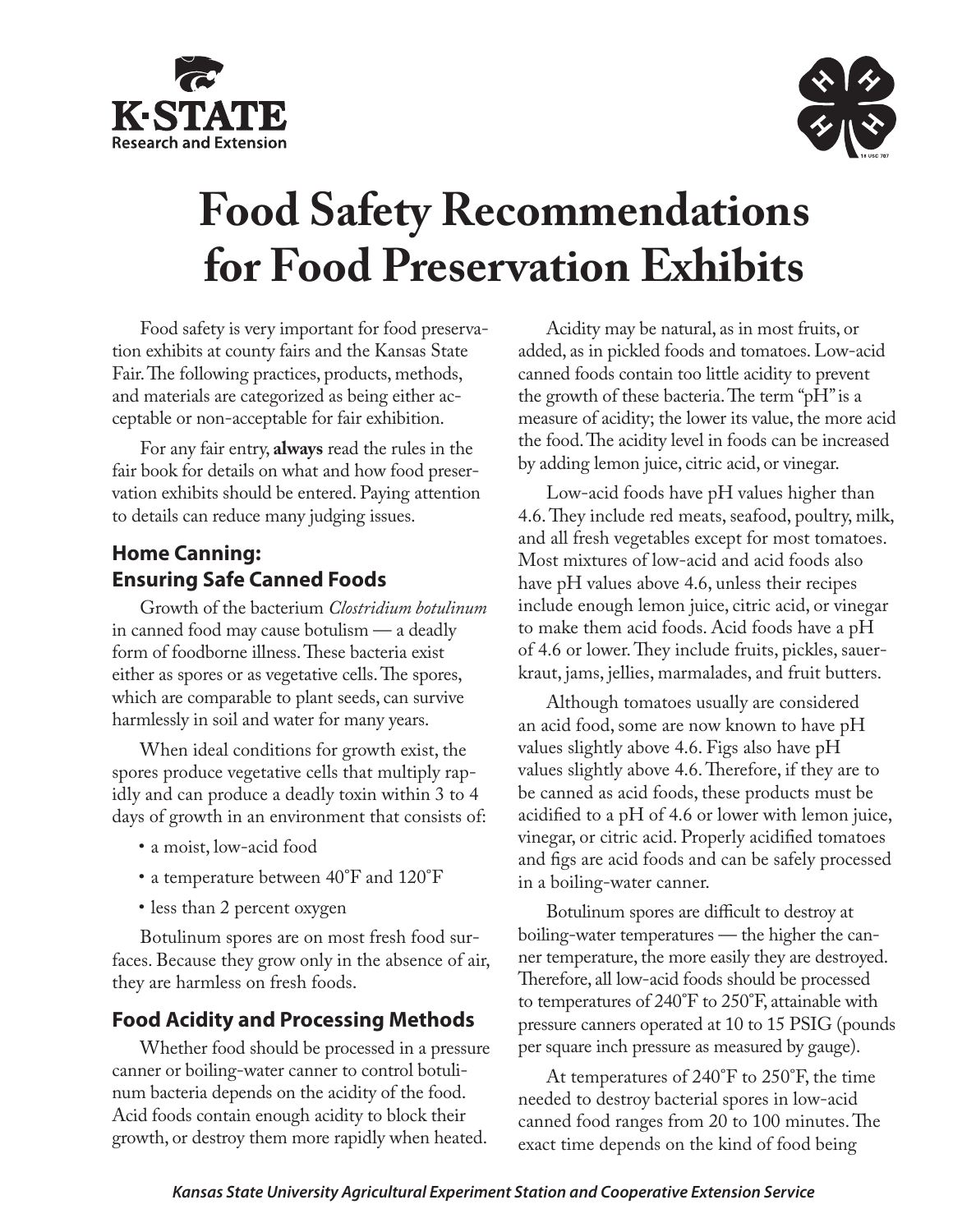canned, the way it is packed into the jars, and the size of jars. The time needed to safely process acid foods in boiling water (212°F) varies from 5 to 85 minutes.

## **Process Adjustments at High Altitudes**

Reliable, tested recipes are written with processing instructions for sea level locations. Instructions to adjust for altitude are either within the instructions or in the general information.

For Kansas, use the map on this page to find your altitude of residence.

Using the process time for canning food at sea level may result in spoilage if you live at altitudes of 1,000 feet or more. Water boils at lower temperatures as altitude increases. Lower boiling temperatures are less effective for killing bacteria. An increase of the process time or canner pressure compensates for lower boiling temperatures. If you do not know the altitude, contact your local research and extension agent or a local district conservationist with the Natural Resources Conservation Service.

## **Acceptable Canning Methods**

- Pressure canning for meat, poultry, seafood, and vegetables (low acid foods); utilizing United States Department of Agriculture (USDA) guidelines for pressure and time.
- • Boiling-water canner for acid foods, such as fruits, pickles, sauerkraut, jams, jellies, marmalades, fruit butter, and properly acidified tomatoes and figs (acidified to pH of 4.6 or lower with lemon juice, vinegar, or citric acid); utilizing USDA guidelines for time.

## **Canning Materials Recommended**

• Mason-type, threaded, home-canning jars with matching self-sealing lids are the only choice, and must be used for low-acid foods that are pressure canned. (Use Ball lids on Ball jars; Kerr lids on Kerr jars, etc.)



- • Use only new, common, self-sealing lids (flat metal lid held in place by a metal screw band during processing); removal of screw bands is permitted before storage of canned goods. (For exhibit purposes, replace the screw band so the flat lid will remain sealed during transportation and judging.)
- Modern pressure canner with accurate dial gauge or weighted gauge. Pressure cookers not designed for pressure canning should not be used.

## **Acceptable Jar Seals**

• After cooling jars for 12 to 24 hours, remove screw bands and test seals with following options: Concave lid (curved down slightly in center); the lid should not spring up when pressed in the center; tapping the lid with a spoon will produce a ringing sound.

## **Non-Acceptable Canning Methods**

- Steam canning
- • Open kettle canning
- Microwave oven
- • Conventional or convection ovens, gas or electric
- Slow cooker
- • Crock pot
- • Dishwasher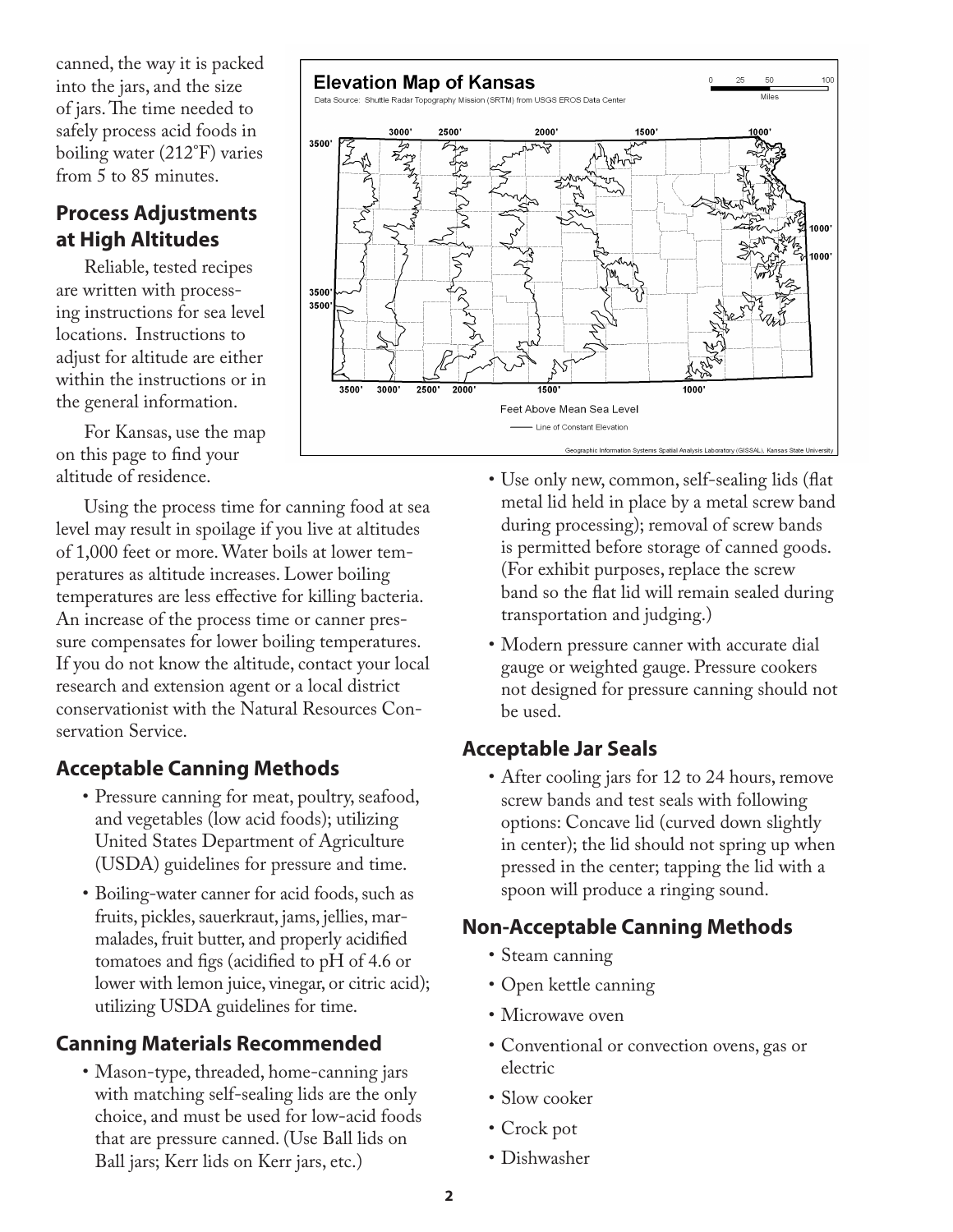- • Canning powder or aspirin
- The sun

## **Canning Materials Not Recommended**

- Mayonnaise-type (salad dressing) jars are not recommended for use with foods to be processed in a pressure canner because of excessive jar breakage. These jars should not be used for fair exhibits.
- Other commercial jars with mouths that cannot be sealed with two-piece canning lids are not recommended for canning any food at home.
- Jars with wire bails and glass caps.
- • One-piece zinc porcelain-lined caps.

## **Non-Acceptable Jar Seals**

- If lid is flat or bulging, it may not be sealed.
- • Unnatural odors, spurting liquids, rising air bubbles, unnatural color, cotton-like mold growth on top of food and underside of lid.
- Paraffin or wax seals for sweet spreads.

## **Headspace Recommendations**

- 1/4 inch for jams and jellies
- ½ inch for fruits, tomatoes, pickles
- 1 to 1¼ inch for low-acid foods

## **County Fair and State Fair Requirements for Canned Foods**

**Canned foods.** All canned foods should be prepared and processed according to the *USDA Complete Guide to Home Canning* (December 2009), *So Easy to Preserve* (University of Georgia), K-State Research and Extension Food Preservation publications, or the *Ball Blue Book* (2010). All entries must include a recipe.

**Home-canned, low-acid foods.** Meats, corn, beans, peas, potatoes, carrots, etc., must be pressure canned. Low-acid products must be pressure processed properly for the altitude of residence. Label must include canning method, processing time, altitude, date processed, and and amount of pressure (psi) when pressure canning method is used.

**Home-canned acid or acidified foods.** Fruits, pickled products, tomatoes, jams, and jellies may be water-bath processed.

Tomatoes must be acidified. To ensure a safe acid level in whole, crushed, or juiced tomatoes, add 2 tablespoons of bottled lemon juice or ½ teaspoon of citric acid per quart of tomatoes. For pints, use 1 tablespoon of bottled lemon juice or ¼ teaspoon of citric acid. Acid can be added directly to the jars before filling them with tomatoes. Add sugar to offset acid taste, if desired. Two tablespoons of a 5 percent acidity vinegar per pint or four tablespoons of a 5 percent acidity vinegar per quart may be used instead of lemon juice or citric acid. However, vinegar may cause undesirable flavor changes.<sup>1</sup> Label must include canning method, processing time, altitude, date processed, and amount of pressure (psi) when pressure canning method is used.

**Jerky.** All meat jerky must be cooked to 160°F (internal temperature using a metal stemtype thermometer) either before or after drying. Products must be labeled with preparation steps, including the recipe. Products not heated to 160°F are not deemed safe and will not be accepted for judging. For additional information on making jerky, see the Dried Meats section beginning on page 5 of this publication.

**Herbs, vegetables, and garlic in oil.** These products are safe only if prepared fresh and kept refrigerated. Products may be accepted for judging at the county fair if the fair has refrigerated space for exhibits. These products are not suitable as state fair entries, or as gift basket items intended for room temperature display and storage.<sup>2</sup>

**Canned bread and cakes in jars.** Some quick breads and other jarred breads and cakes may provide an environment favorable to *Clostridium botulinum* growth. Thus, they are not suitable for fair exhibits.

**Gift Baskets.** All items exhibited within the gift basket must conform to the rules and regulations of the foods division. The entry form must include the recipe, the intended use for human consumption, and food safety precautions taken during and after preparation. Entries will count as non-perishable food products, not as an educational exhibit.

<sup>1</sup> *So Easy to Preserve,* 5th edition. The University of Georgia Cooperative Extension.

<sup>2</sup> Kendall, P.; Rausch, J. Preparation, *Flavored Vinegars and Oils*, *Foods and Nutrition Series.* Rev Dec., 2006. No. 9.340, Colorado State University Cooperative Extension.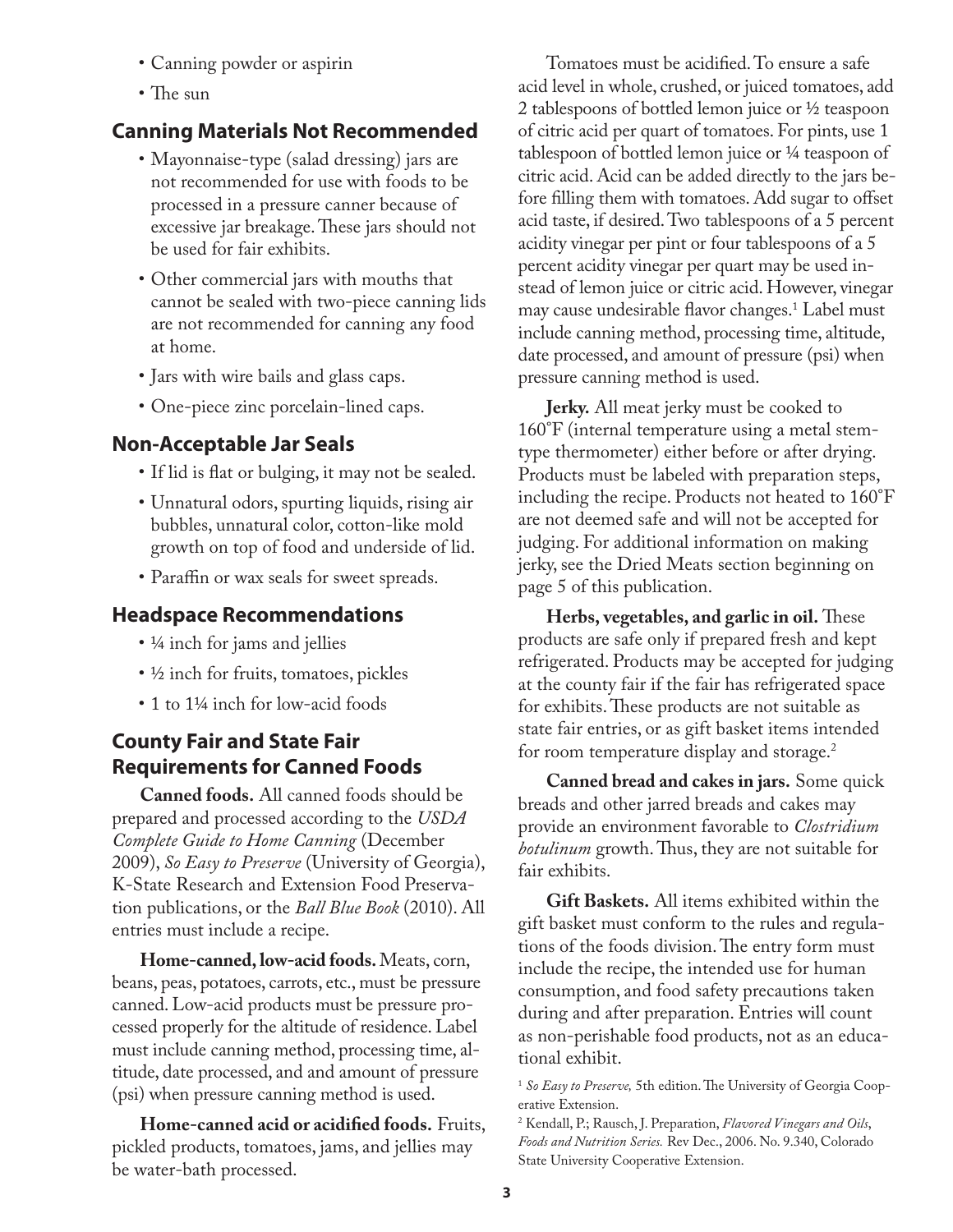#### **Disposing of Unsafe Canned Foods**

Proper canning methods must be used to preserve low-acid foods. Pressure processing is necessary to obtain the temperatures required to destroy the *Clostridium botulinum* spore. When the bacteria grows, it can produce a gas that causes canned items to bulge. Never taste food from leaking, bulging, or damaged cans; from cracked jars or those with loose or bulging lids; from containers that spurt liquid when opened; or any canned food that has an abnormal odor or appearance.

Discard any suspected canned foods by placing the container in a heavy garbage bag and place the bag in a trash container that is not accessible to people or animals. Clean all surfaces that leaky containers may have contaminated with a chlorine/water solution (1 tablespoon regular chlorine bleach — not scented or oxygenated bleach — per gallon of warm water). Discard any sponges or cloths used for cleanup.3

<sup>3</sup> *USDA Complete Guide to Home Canning.* USDA-ES Agricultural Information Bulletin No. 539. 2009

#### **Herbs and Vegetables in Vinegar and Oil**

Flavored vinegars and oils add excitement to salads, marinades, and sauces. They also make special gifts, provided a few simple precautions are followed. Of the two, flavored vinegars are easiest and safest to make. Because vinegar is high in acid, it does not support the growth of *Clostridium botulinum* bacteria. However, some vinegars may support the growth of *Escherichia coli* bacteria. Infused oils have the potential to support the growth of *C. botulinum* bacteria; therefore, these products may cause great harm if not made and stored properly. By following approved procedures, both types of products can be safely prepared and used.

The safety concern with flavored oils is simple: Infused oils and oil-based mixtures of garlic, herbs, or dried tomatoes can pose a health hazard if not kept refrigerated. There have been a number of cases of botulism foodborne illness traced to commercially and home-prepared mixtures of garlic-in-oil that were not refrigerated. Refrigeration is necessary because all other conditions that favor growth of *C. botulinum* are met: low acid environment with pH higher than 4.6, anaerobic conditions (oil), food and moisture source (garlic), not boiled before eating.

For added safety with garlic in oil, the Food and Drug Administration (FDA) now requires that all commercial garlic-in-oil products contain specific levels of microbial inhibitors or acidifying agents such as phosphoric or citric acid.<sup>4</sup> Although most garlic products do contain these additives, some boutique, restaurant or specialty mixes may not. Always check the label to be sure.

As for home-prepared mixtures of garlic-inoil, the FDA recommends that these "be made fresh for use and not left out at room temperatures." Refrigerate leftovers for use within three weeks, freeze, or discard.

The reason for concern is that unrefrigerated garlic-in-oil mixtures lacking antimicrobial agents have been shown to permit growth of *C. botulinum* bacteria and its toxins, without affecting the taste or smell of the products.

Less has been documented on the dangers of storing whole chiles, fleshy vegetables or herbs in oil, but they, too, are best made fresh with leftovers stored in the refrigerator for use within 10 days. Dried tomatoes-in-oil are less a safety concern than other mixtures in oil because the pH of tomatoes is generally 4.6 or lower, and the water activity is less than 0.85. However, to ensure safety, it is recommended that all tomato-in-oil and herb-in-oil products be stored at refrigerator temperatures.4

4 Kendall, P.; Rausch, J.. *Preparation, Flavored Vinegars and Oils, Foods and Nutrition Series*. 1996, revised 12/06. No. 9.340, Colorado State University Cooperative Extension.

#### **Home-Style Canned Quick Breads**

Home-style canned quick breads have been featured in popular magazines and promoted through mail order brochures and specialty shops. They are typically manufactured by small "homebased" operations and the process consists of oven-baking a batter in a wide mouth glass jar. A canning lid and ring are then screwed onto the jar for storage at room temperature.

From a food safety standpoint, inadequate heat treatment of this type of product coupled with favorable storage conditions could lead to development of botulinum toxins.

In a K-State study on the survival of inoculated *C. sporogenes PA 3679*, canned banana bread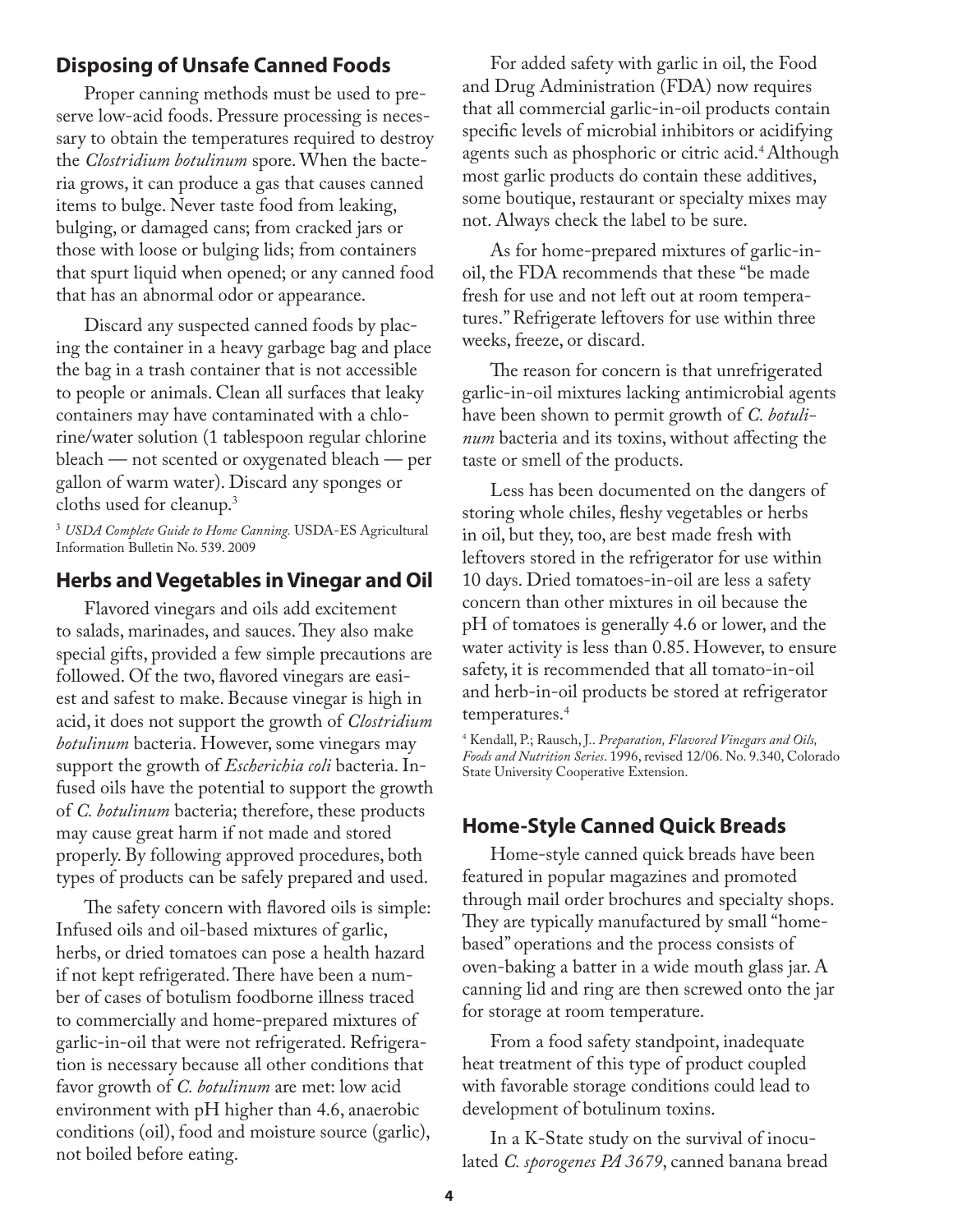was baked at a temperature of 177°C (350°F). Even though this resulted in a highly desirable product appearance, it did not result in a safe product (totally free of inoculated *Clostridium* after storage) for human consumption, especially when baked products were stored under conditions (35°C or 95°F) which favor spore germination. When baked at higher temperatures to enhance food safety, it formed an excessive crust which made an undesirable consumer product.<sup>6</sup>

The standard procedure (which people would use at home) for home-canned quick bread recommends baking at 191°C ( 375°F) for 50 minutes. Even though this treatment resulted in non-detectable levels of sporeformers in uninoculated breads after 8 hours of storage at room temperature, the practice of making canned breads and cakes is not recommended.

6 Aramouni, F.M.; K.K. Kone; J.A. Craig and D.Y.C. Fung. Growth of Clostridium sporogenes PA 3679 in Home-Style Canned Quick Breads. Journal of Food Prot. 57:882-886

#### **Pumpkin Butter**

Home canning is NOT recommended for pumpkin butter or any mashed or pureed pumpkin or winter squash. In 1989, the USDA Extension Service first published the *Complete Guide to Home Canning* that remains the basis of Extension recommendations today, found in the December 2009 revision. The only directions for canning pumpkin and winter squash are for cubed flesh.

**Source:** *Home Preserving Pumpkins.* 2010. National Center for Home Food Preservation, University of Georgia Cooperative Extension. *http://nchfp.uga.edu/tips/fall/pumpkins.html.* 

#### **Fancy Packs**

Many types of fancy packs produce potentially unsafe products. In many events, they are not allowed. The adequacy of process times is dependent on using specified preparation procedures. For example, if the preparation instructions specify cutting into pieces, the vegetable should not be left whole. Fancy packs that allow for dense packing of food pieces may not have received adequate heat penetration to kill harmful microorganisms. An example would be snap beans, asparagus or cucumber spears, or carrots carefully hand-placed to produce a tight, vertical pack. This kind of practice also allows the food temperature to cool down too much if a hot pack process is intended and used. Process times are dependent on an expected initial

temperature of the food as it goes into the canner. At the least, packs of this type are not considered practical or representative of recommended jar filling practices.

#### **Dried Meats**

Drying is the world's oldest and most common method of food preservation. Canning technology is less than 200 years old, and freezing became practical only during the last century when electricity became more widely available. Food drying technology is both simple and readily available to most of the world's cultures.

The scientific principal of preserving food by drying is that by removing moisture, enzymes cannot efficiently contact or react with the food. Whether these enzymes are bacterial, fungal, or naturally occurring enzymes from the raw food, preventing this enzymatic action preserves the food from biological action. Illnesses due to Salmonella and *E. coli 0157:H7* from homemade jerky raised questions about the safety of traditional drying methods for making beef and venison jerky.

Illnesses due to Salmonella and *E. coli O157:H7* from homemade jerky raise questions about the safety of traditional drying methods for making beef and venison jerky. The USDA Meat and Poultry Hotline's current recommendation for making jerky safely is to heat meat to 160 °F and poultry to 165 °F before the dehydrating process. This step assures that any bacteria present will be destroyed by wet heat. But most dehydrator instructions do not include this step, and a dehydrator may not reach temperatures high enough to heat meat to 160°F or 165°F.

After heating to 160°F or 165°F, maintaining a constant dehydrator temperature of 130°F to 140°F during the drying process is important because:

- the process must be fast enough to dry food before it spoils; and
- it must remove enough water that microorganisms are unable to grow.

Research findings support what the Hotline has been recommending to callers. Additionally, safe handling and preparation methods must always be used, including: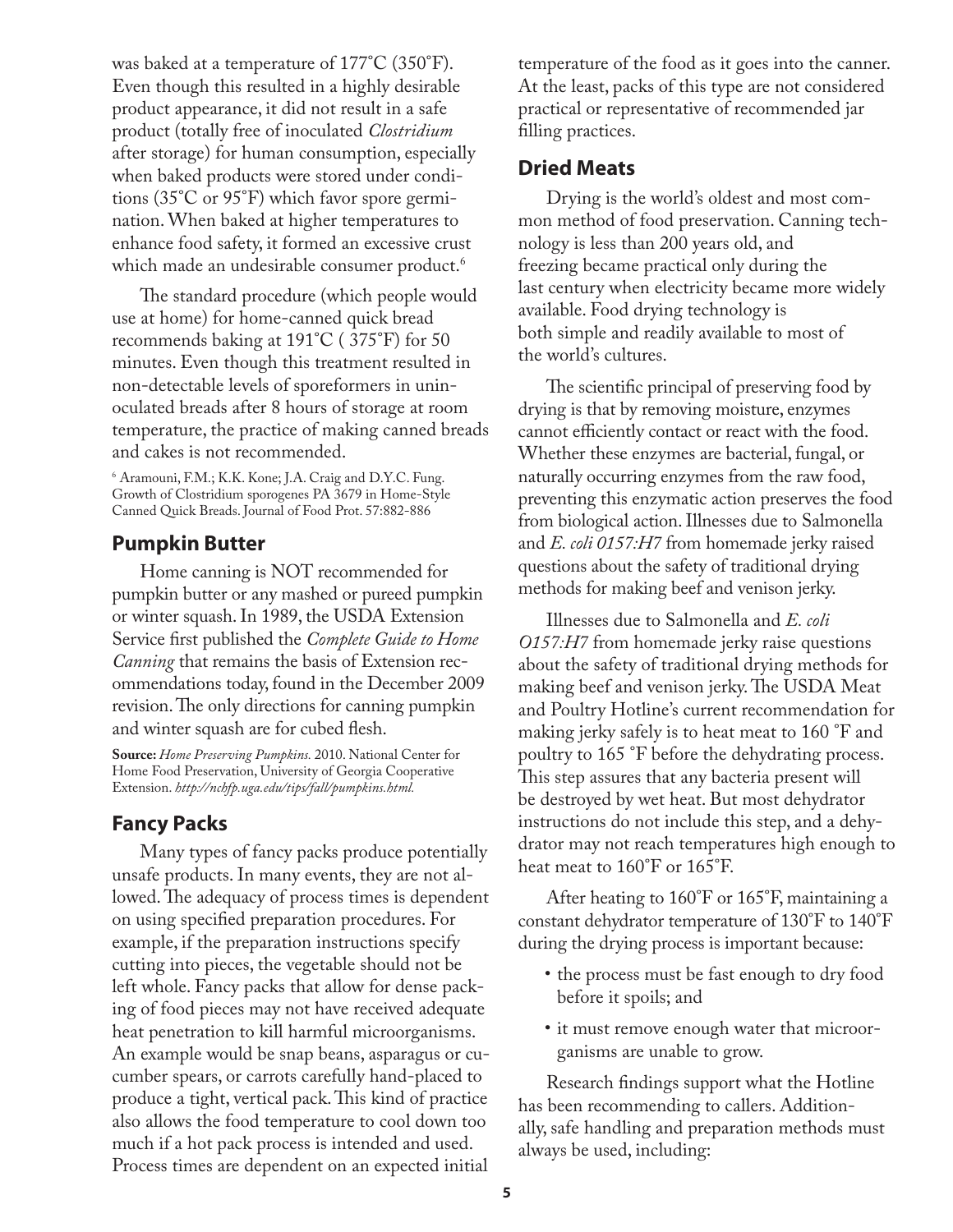- Always wash hands thoroughly with soap and water before and after working with meat products.
- Use clean equipment and utensils.
- Keep meat and poultry refrigerated at 40°F or slightly below; use or freeze ground beef and poultry within 2 days; whole red meats, within 3 to 5 days.
- • Defrost frozen meat in the refrigerator, not on the kitchen counter.
- Marinate meat in the refrigerator. Don't save marinade to re-use. Marinades are used to tenderize and flavor the jerky before dehydrating it.
- Steam or roast meat to 160°F and poultry to 165°F as measured with a food thermometer before dehydrating it.
- Dry meats in a food dehydrator that has an adjustable temperature dial and will maintain a temperature of at least 130 to 140 °F throughout the drying process.

**Source:** *Jerky and Food Safety.* USDA Food Safety and Inspection Service Fact Sheet. Nov. 15, 2011, *http://www.fsis.usda.gov/factsheets/jerky\_and\_food\_safety/index.asp.* 

When preparing jerky from wild game, it is important to remember that the wound location and skill of the hunter can affect the safety of the meat. If the animal is wounded in such a way that the contents of its gut come in contact with the meat or the hunter's hands while dressing the meat, fecal bacteria can contaminate the meat. It is best to avoid making jerky from this meat and use it only in ways that it will be thoroughly cooked. Deer carcasses should be rapidly chilled to avoid bacterial growth.

**Source:** Drying Jerky. 2006. National Center for Home Food Preservation, University of Georgia Cooperative Extension. *http://nchfp.uga.edu/how/dry/jerky.html*

#### **Preparing the Meat**

Partially freeze meat to make slicing easier. The thickness of the meat strips will make a difference in the safety of the methods recommended in this book. Slice meat no thicker than ¼ inch. Trim and discard all fat from meat because it becomes rancid quickly. If a chewy jerky is desired, slice with the grain. Slice across the grain if a more tender, brittle jerky is preferred. A tenderizer can be used according to package directions, if desired. The meat can be marinated for flavor and tenderness. Marinade recipes may include oil, salt, spices and acid ingredients such as vinegar, lemon juice, teriyaki, or soy sauce or wine.

#### **Jerky Marinade**

- 1½ to 2 pounds of lean meat (beef, pork or venison)
- ¼ cup soy sauce
- 1 tablespoon Worcestershire sauce
- ¼ teaspoon each of black pepper and garlic powder
- ½ teaspoon onion powder
- 1 teaspoon hickory smoke-flavored salt

Combine all ingredients. Place strips of meat in a shallow pan and cover with marinade. Cover and refrigerate 1 to 2 hours or overnight. Products marinated for several hours may be more salty than some people prefer. If you choose to heat the meat prior to drying to decrease the risk of foodborne illness, do so at the end of the marination time. To heat, bring strips and marinade to a boil and boil for 5 minutes before draining and drying. If strips are more than ¼ inch thick, the length of time may need to be increased. If possible, check the temperature of several strips with a metal stem-type thermometer to determine that 160ºF has been reached.

#### **Drying the Meat**

Remove meat strips from the marinade and drain on clean, absorbent towels. Arrange strips on dehydrator trays or cake racks placed on baking sheets for oven drying. Place the slices close together, but not touching or overlapping. Place the racks in a dehydrator or oven preheated to 140°F. Dry until a test piece cracks but does not break when it is bent (10 to 24 hours for samples not heated in marinade). Samples heated in marinade will dry faster. Begin checking samples after 3 hours. Once drying is completed, pat off any beads of oil with clean, absorbent towels and cool. Remove strips from the racks. Cool. Package in glass jars or heavy plastic food storage bags. Vacuum packaging is also a good option.

If the strips were not heated in marinade prior to drying, they can be heated in an oven after dry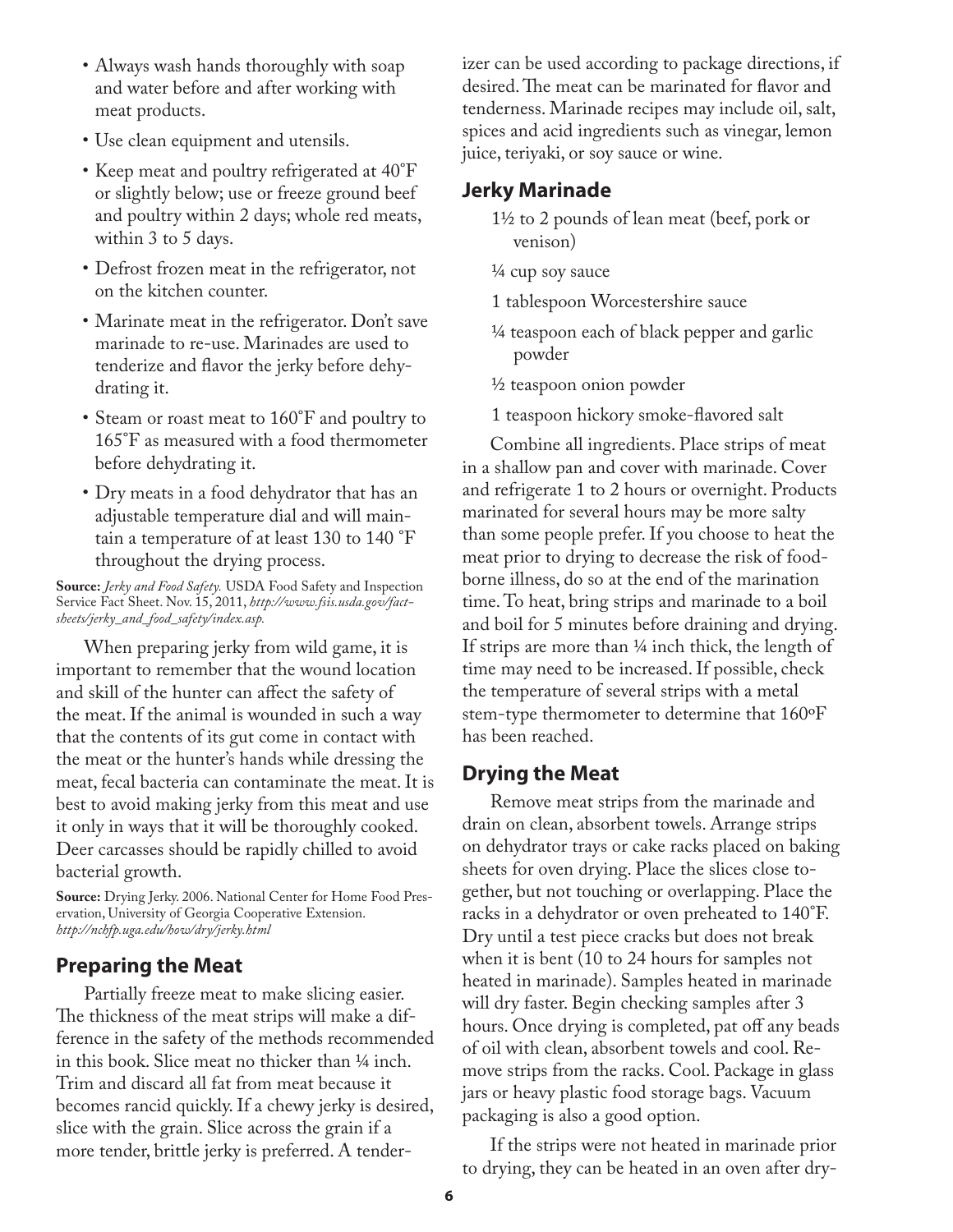ing as an added safety measure. Place strips on a baking sheet, close together, but not touching or overlapping. For strips originally cut ¼ inch thick or less, heat 10 minutes in an oven preheated to 275°F. (Thicker strips may require longer heating to reach 160°F.)

### **Making Jerky from Ground Meat**

Jerky can be made from ground meat using special presses to form or shape the product. Disease-causing microorganisms are more difficult to eliminate in ground meat than in whole meat strips. (If ground meat is used, follow the general tips for safe handling of meat and poultry, above.) Be sure to follow the dehydrator manufacturer's directions when heating the product at the end of drying time. Again, an internal temperature of 160ºF is necessary to eliminate disease-causing bacteria such as *E. coli O157:H7*, if present.

**Source:** Judging Home Preserved Foods. 2003. National Center for Home Food Preservation, University of Georgia Cooperative Extension. *http://nchfp.uga.edu/publications/ nchfp/tech\_bull/0Judging\_Preserved\_full.pdf*